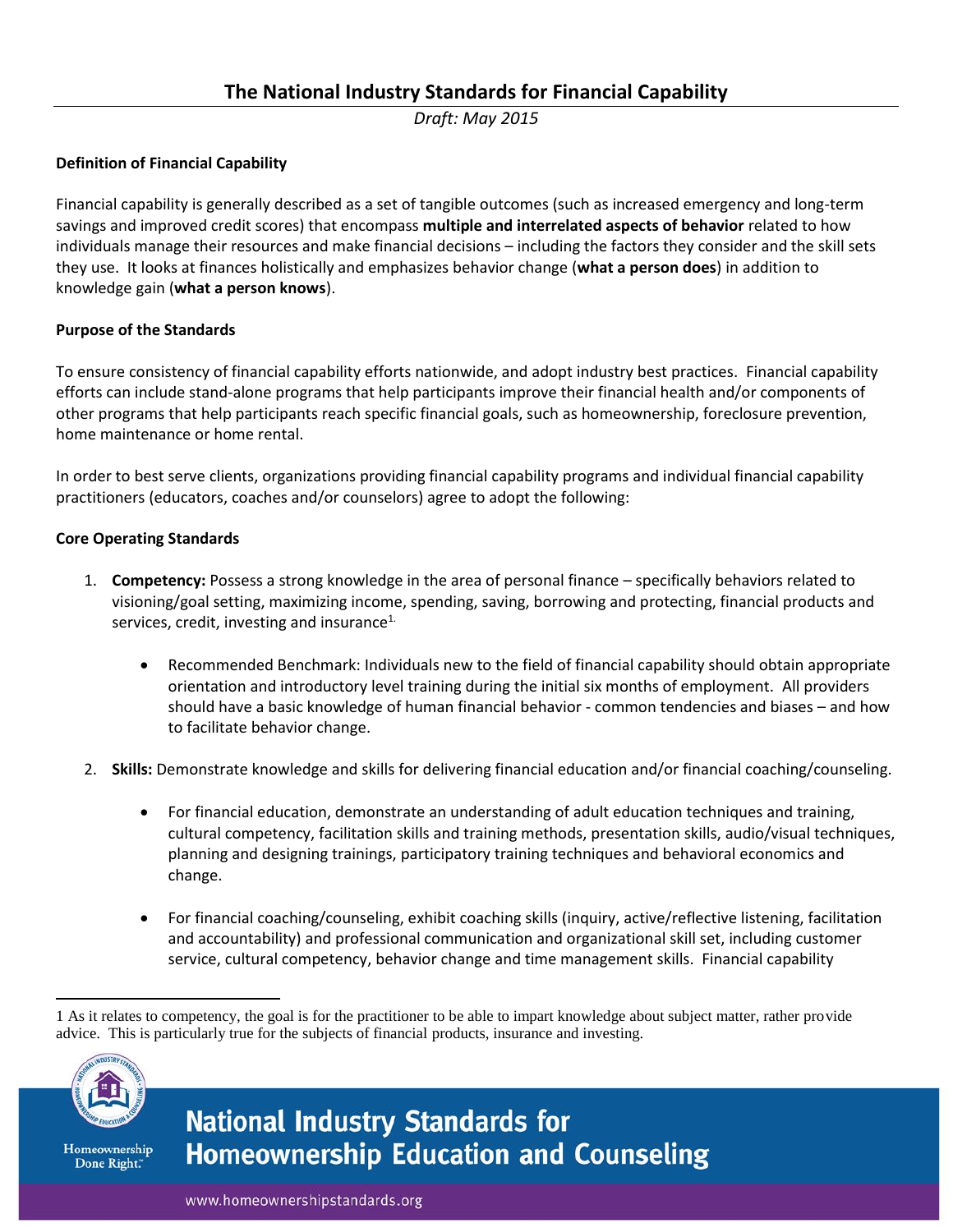coaches/counselors must demonstrate the skills to conduct a financial analysis, including obtaining, reviewing and analyzing credit reports, calculate income and debt and develop a spending plan. A full command of financial calculations is required.

- 3. **Training:** As soon as possible, but within 18 months of being hired, financial capability practitioners will obtain minimum training as a financial capability practitioner equivalent to no less than 30 hours of facilitated instruction covering topics included in Standards 1 and 2 above, utilizing a variety of methods which could include lecture, interactive, demonstration, on-line and case study.
	- Recommended Benchmark: Individuals new to the field demonstrate proficiency in financial capability content and delivery methods.
- 4. **Certification:** A certification standard is critical to establishing professionalism and value to financial capability. After completing minimum training, certification will require a financial capability practitioner to take and pass a comprehensive exam demonstrating at least 80% proficiency. The exam will test the skills and understanding of core competency areas identified in Standards 1 and 2 above, as well as the related content and activities identified in Exhibits A and B herein.
	- Recommended Benchmark: Certification must be completed as soon as possible, but no later than 18 months from the start of employment.
- 5. **Continuing Education:** Complete a minimum of 10 hours of continuing education annually in subjects relative to the core content and delivery of financial capability programs.
- 6. **Financial Capability Program Operations:** Implement effective program operations, including outreach and marketing, partnership building, fundraising, customer service, customer tracking, reporting, program evaluation, outcomes measurement, program design and technology. Practitioners should have a working knowledge of these subject areas.
	- Recommended Benchmark: These skills can be obtained through training and experience.
- 7. **National Industry Standards Code of Ethics and Conduct Statement**: Sign and adopt the written National Industry Standards Code of Ethics and Conduct that specifically addresses any real and apparent conflicts of interest, guidelines for professional behavior, privacy and confidentiality, payment for services, consultation, referrals, quality assurance and integrity.

#### **Performance Standards**

- 1. **Delivery:** Perform group financial education and individual, personalized financial counseling or coaching to clients using a variety of interactive techniques.
	- **Recommended Benchmark:** Content, delivery and format of the training and counseling/coaching is tailored to meet the needs of the participants.
	- **Recommended Benchmark:** Participants should be provided service in a timely manner, requisite of the service need. At minimum, upon request participants should receive acknowledgement of inquiry within two business days of initial contact, and delivery of service within a two-week framework.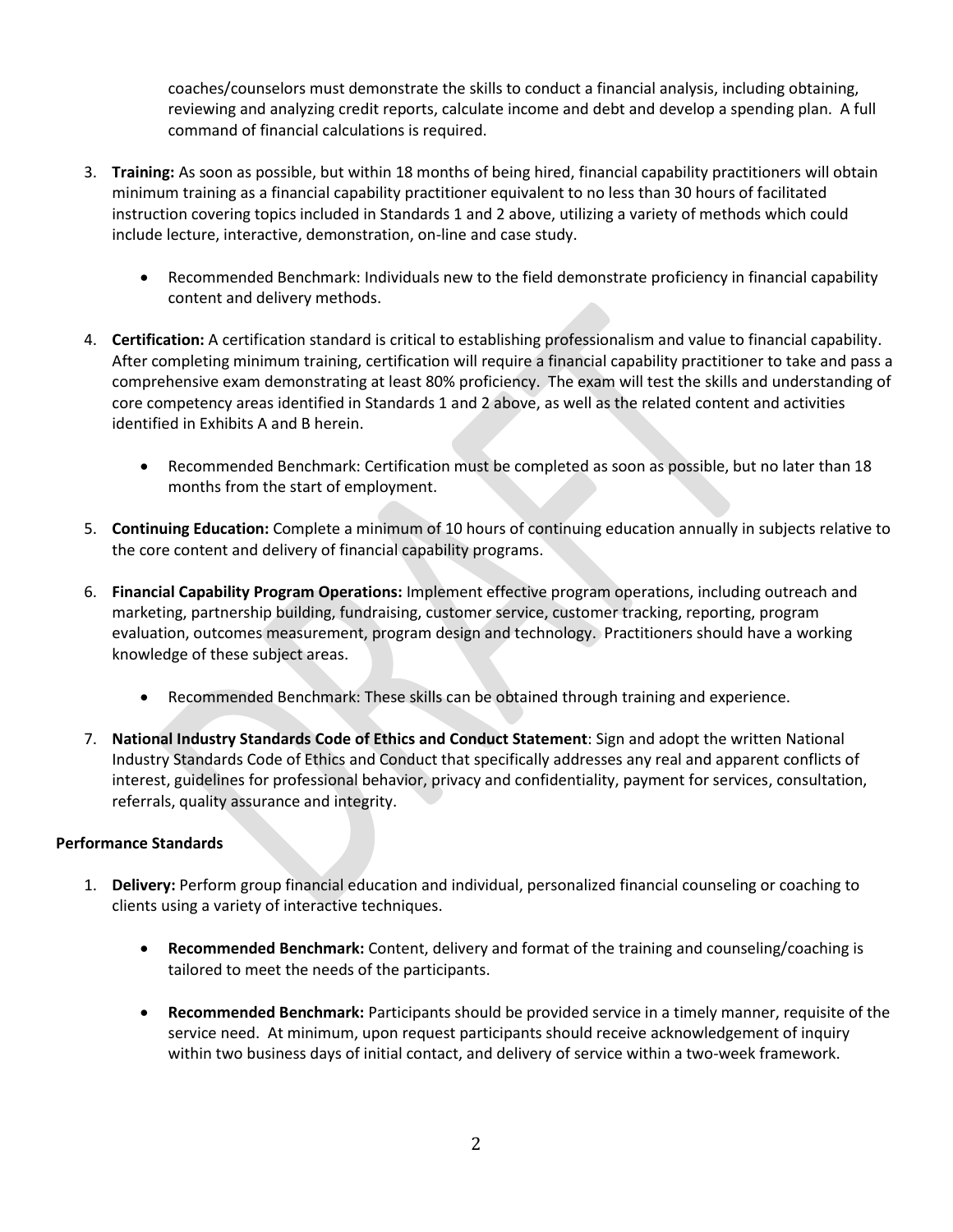- **Recommended Benchmark:** Financial capability practitioners should use a training manual, and make materials available to education attendees, and use a formal intake, needs assessment and written action plan with counseling/coaching clients.
- **Recommended Benchmark:** A certificate of completion is provided to customers who successfully complete the training.
- **Recommended Benchmark:** A financial capability program should include education to transfer knowledge and personalized support to implement financial behaviors to reach financial goals. Client follow up and accountability are essential, whether it be through email, phone or text after training, coaching/counseling to check on action steps.
- **Recommended Benchmark:** Active, open client files for counseling/coaching clients should be closely monitored, with timely follow-up in accordance with the stated action plan. When no contact from the client has taken place for six consecutive months, the file may be classified as inactive.
- **Recommended Benchmark:** Where appropriate, financial capability practitioners should review and analyze client's credit report, spending plan and financial goals.
- **Recommended Benchmark:** Customer satisfaction surveys are used to evaluate the effectiveness of the financial education and counseling/coaching.
- **Recommended Benchmark:** Offer and encourage individual counseling or coaching in conjunction with the provision of all group education.
- **Recommended Benchmark:** A code of ethics is utilized for all volunteer trainers, coupled with an orientation regarding the mission, philosophy and delivery of the training.
- 2. **Curriculum:** Utilize a comprehensive curriculum containing the following minimum core content:\*
	- Visioning/Goal Setting
	- Maximizing Income
	- Spending
	- Saving
	- Borrowing
	- **Protecting**

\* See detailed list of acceptable content and topics

- **Recommended Benchmark:** There are a number of excellent consumer curricula that have been developed by various organizations, service providers, etc., which may meet or exceed the standard for curriculum content. These curricula must contain the components mentioned above.
- **Recommended Benchmark:** Specialty topics, such as investing, asset building, individual development accounts (IDAs), financial planning and retirement may also at times be delivered as group education. Use of nationally developed and utilized curriculum, and/or an equivalent is recommended. Financial capability practitioners should secure appropriate training in the appropriate specialty topic.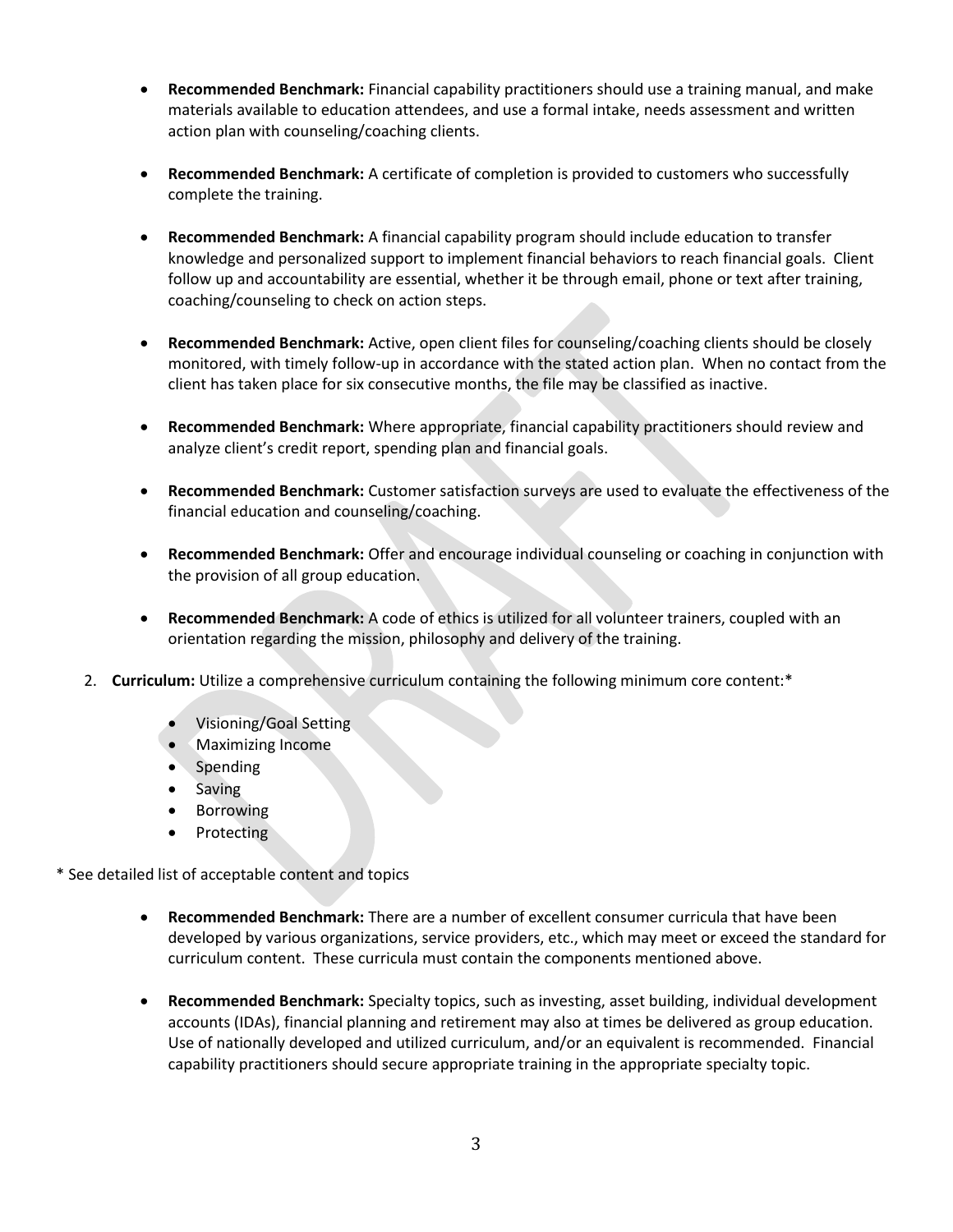- 3. **Expected Program Outcomes:** Upon completion of financial capability programs, clients will be able to demonstrate progress towards the following outcomes:
	- Gaining and exercising financial knowledge
	- Having financial self-efficacy (confidence)
	- Assessing and managing appropriate financial products and services
	- Setting financial goals and aligning financial behaviors and resources to reach goals
	- Maximizing sources of income to cover monthly expenses and save for the future
	- Tracking spending and making intentional spending decisions
	- Planning ahead and saving for the future
	- Selecting and using credit appropriately
	- Having adequate asset and financial risk protection
	- **Recommended Benchmark:** Optimally, financial capability efforts include a combination of financial education for knowledge transfer and ongoing financial coaching/counseling to support behavior change and help participants reach their goals. In most circumstances (e.g., based on pre-assessment of learners' needs), hours and length of the service period for the combination of education and coaching/counseling may vary, and 12 hours over a time period of at least six months is recommended.
	- **Recommended Benchmark:** Comprehensive effective delivery should be determined based on the individual need of the client to reach the desired outcomes. The minimum standard for delivery of individual counseling or coaching should have an initial session of at least 60-90 minutes and ongoing sessions of an appropriate duration based on individual goals.
- 4. **Recordkeeping:** Collect and maintain specific information from financial capability clients in accordance with all laws and governing organizations (e.g., intermediary).
	- **Recommended Benchmark:** An intake form should be completed and collected with client profile information to include contact information, services sought/provided, household size, ethnicity (optional), household income, date and type of service provided, service format and length.
	- **Recommended Benchmark:** Aggregate information for financial capability activities should be maintained including total number of persons served and other demographic information.
	- **Recommended Benchmark:** Utilize a checklist to ensure files maintained are consistent and meet reporting standards and quality assurance.
	- **Recommended Benchmark:** Files should be maintained in secured file cabinets in order to protect client privacy. Scanned documents or electronic files should maintain the highest level of security.
	- **Recommended Benchmark:** Files should be maintained for a minimum of three years. Longer file retention requirements may be required if the household has received grant or loan assistance through state of federal subsidy programs. At the time of disposal, files should be shredded and e-files destroyed so they cannot be recreated.
	- **Recommended Benchmark:** Privacy policy, disclosure statement and authorization for data sharing should be completed and signed by the client and maintained in the client file.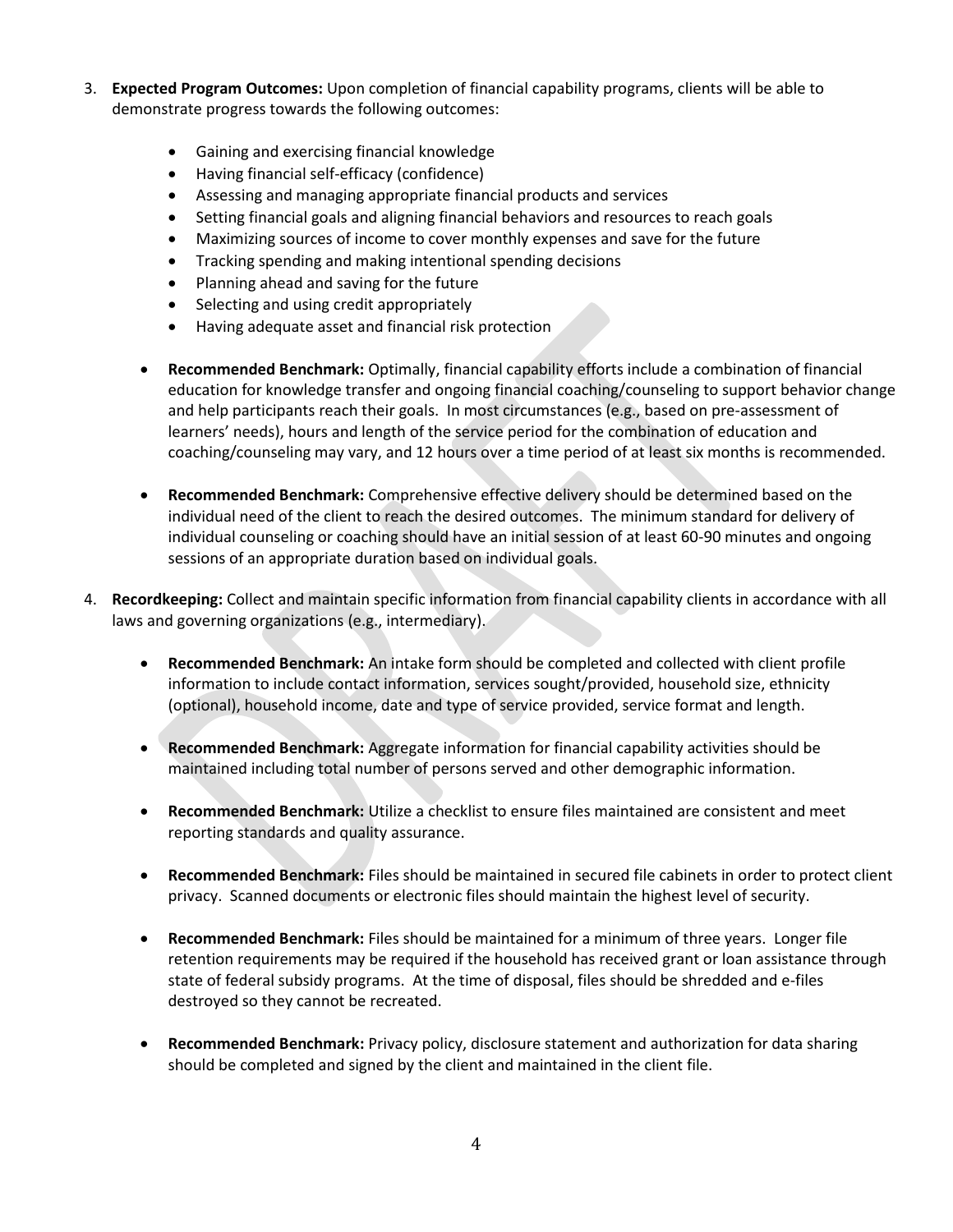- **Recommended Benchmark:** Measure impacts of financial capability programs appropriately and effectively.
- 5. **Reporting:** Utilize an electronic Client Management System (CMS) for collecting and reporting data.
	- **Recommended Benchmark:** An electronic method in place for collecting reporting data may be as basic as an Excel spreadsheet or Access database application that captures needed data fields from each client, but preferably should be a software application designed for financial capability programs.
- 6. **Service Thresholds:** Establish referral networks for individuals and families seeking services that the financial capability practitioner does not provide or possess sufficient competency to adequately deliver.
	- **Recommended Benchmark:** Examples of such services may include individual/personal counseling services, benefits screening, legal aid, financial products, etc

5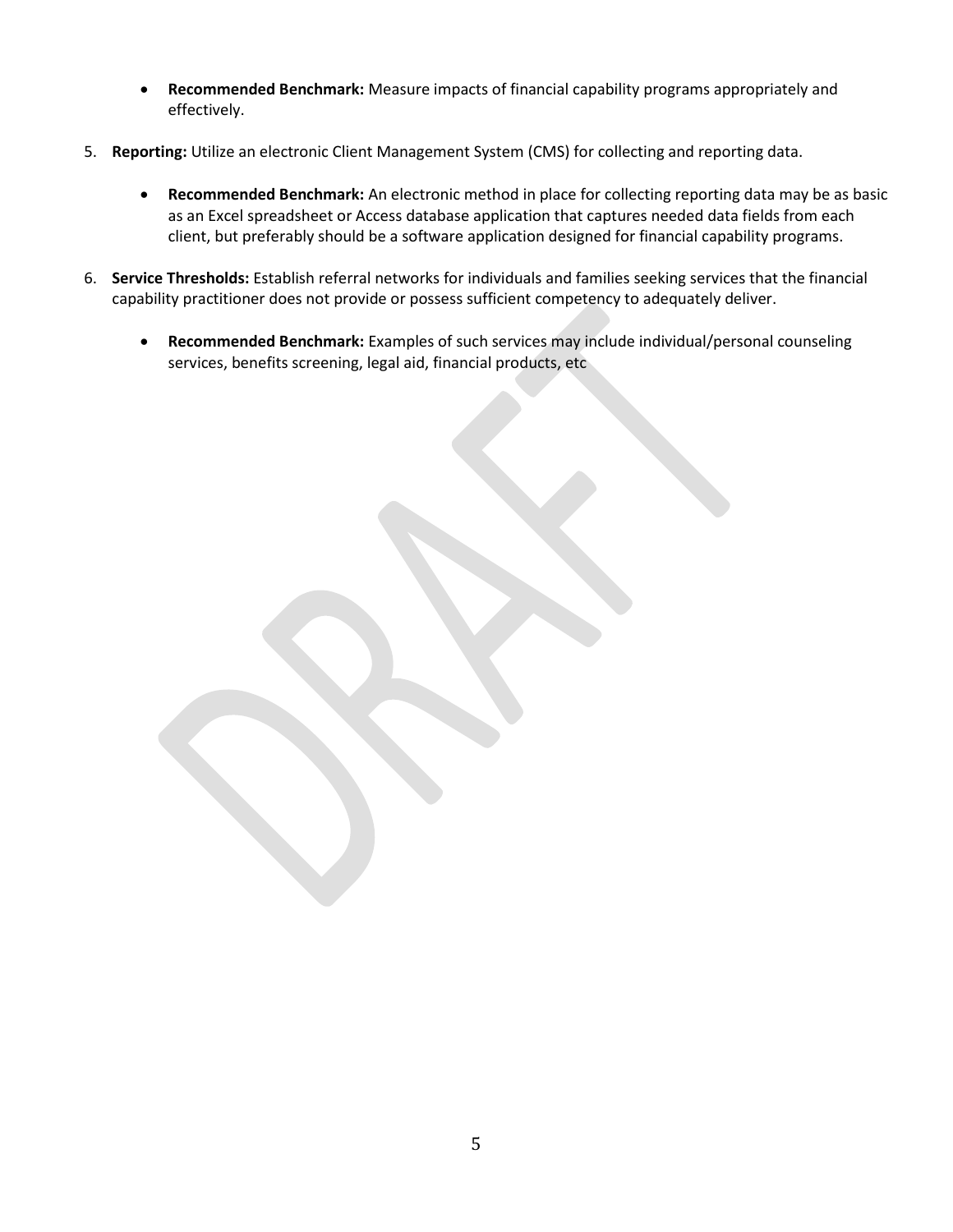## **Exhibit A**

 $\overline{\phantom{a}}$ 

## **Standard Financial Education Content**

| <b>BEHAVIOR</b>                         | <b>VISIONING/ Goal setting</b>                                                                                                                                                                                                      | <b>MAXIMIZING</b><br><b>INCOME</b>                                                                                                                                                 | <b>SPENDING</b>                                                                                                                                                                                    | <b>SAVING</b>                                                                                                                                                                                                                                                                      | <b>BORROWING</b>                                                                                                                                                                    | <b>PROTECTING</b>                                                                                                                                                                                                                           |
|-----------------------------------------|-------------------------------------------------------------------------------------------------------------------------------------------------------------------------------------------------------------------------------------|------------------------------------------------------------------------------------------------------------------------------------------------------------------------------------|----------------------------------------------------------------------------------------------------------------------------------------------------------------------------------------------------|------------------------------------------------------------------------------------------------------------------------------------------------------------------------------------------------------------------------------------------------------------------------------------|-------------------------------------------------------------------------------------------------------------------------------------------------------------------------------------|---------------------------------------------------------------------------------------------------------------------------------------------------------------------------------------------------------------------------------------------|
| <b>CONSUMER</b><br>OUTCOME <sup>2</sup> | $\bullet$<br>$\bullet$                                                                                                                                                                                                              | Gaining and exercising financial knowledge<br>Having financial self-efficacy (confidence)<br>Selecting and managing appropriate financial products and services                    |                                                                                                                                                                                                    |                                                                                                                                                                                                                                                                                    |                                                                                                                                                                                     |                                                                                                                                                                                                                                             |
|                                         | <b>Setting financial goals</b><br>and aligning financial<br>behaviors and<br>resources to reach<br>goals                                                                                                                            | <b>Maximizing sources of</b><br>income to cover<br>monthly expenses and<br>save for the future                                                                                     | <b>Tracking spending and</b><br>making intentional<br>spending decisions                                                                                                                           | Planning ahead and<br>saving for the future                                                                                                                                                                                                                                        | Selecting and using<br>credit appropriately                                                                                                                                         | Having adequate asset<br>and financial risk<br>protection                                                                                                                                                                                   |
| <b>TRADITIONAL</b><br><b>CONTENT</b>    | <b>Goal setting</b><br>$\bullet$                                                                                                                                                                                                    | Money<br>management                                                                                                                                                                | Money<br>management<br><b>Financial products</b><br>and services<br>(transaction<br>accounts)<br>Credit (existing<br>debt)                                                                         | Saving<br>$\bullet$<br>Goal setting<br>$\bullet$<br>Money<br>$\bullet$<br>management<br><b>Financial products</b><br>$\bullet$<br>and services<br>(deposit accounts)<br>Investing<br>$\bullet$                                                                                     | Credit (new)<br>$\bullet$<br><b>Financial products</b><br>and services<br>(credit)                                                                                                  | Insurance<br>$\bullet$<br>Credit (managing)<br>$\bullet$<br><b>Financial products</b><br>$\bullet$<br>and services<br>(managing)<br>Saving (emergency<br>fund)                                                                              |
| <b>KEY POINTS</b>                       | Values and views<br>$\bullet$<br>Future orientation<br>$\bullet$<br>Priorities<br>$\bullet$<br>Motivation<br>$\bullet$<br>Awareness of<br>choices and<br>decision-making<br>(trade-offs)<br>Strengths and<br>$\bullet$<br>obstacles | Earnings<br>Public and private<br>benefits<br>Taxes<br>Living within<br>means<br>Work-life balance<br>$\bullet$<br>Support services<br>$\bullet$<br>(transportation,<br>childcare) | On-time payments<br>Debt reduction<br>Planning/budgeting<br>$\bullet$<br>Transaction<br>accounts<br>Living within<br>$\bullet$<br>means<br>Needs and wants<br>$\bullet$<br>Impacts of<br>decisions | <b>Emergency fund</b><br>$\bullet$<br>Financial goals<br>$\bullet$<br>Savings accounts<br>$\bullet$<br>Habit of saving<br>$\bullet$<br>Planning ahead<br>$\bullet$<br>Protection<br>$\bullet$<br>Comparison<br>$\bullet$<br>shopping<br>Balance of risk and<br>$\bullet$<br>return | Credit products<br>$\bullet$<br>Spending<br>٠<br>Reasons to borrow<br>$\bullet$<br>Implications of<br>borrowing<br>Reading the fine<br>print<br>Comparison<br>$\bullet$<br>shopping | Insurance<br>$\bullet$<br><b>Emergency savings</b><br>$\bullet$<br>Fraud and scams<br>$\bullet$<br>Identity theft<br>$\bullet$<br>Rebuilding credit<br>$\bullet$<br>Minimizing<br>$\bullet$<br>exposure/risk and<br>maximizing<br>wellbeing |

 $^2$  Center for Financial Services Innovation (CFSI), EARN and NeighborWorks America.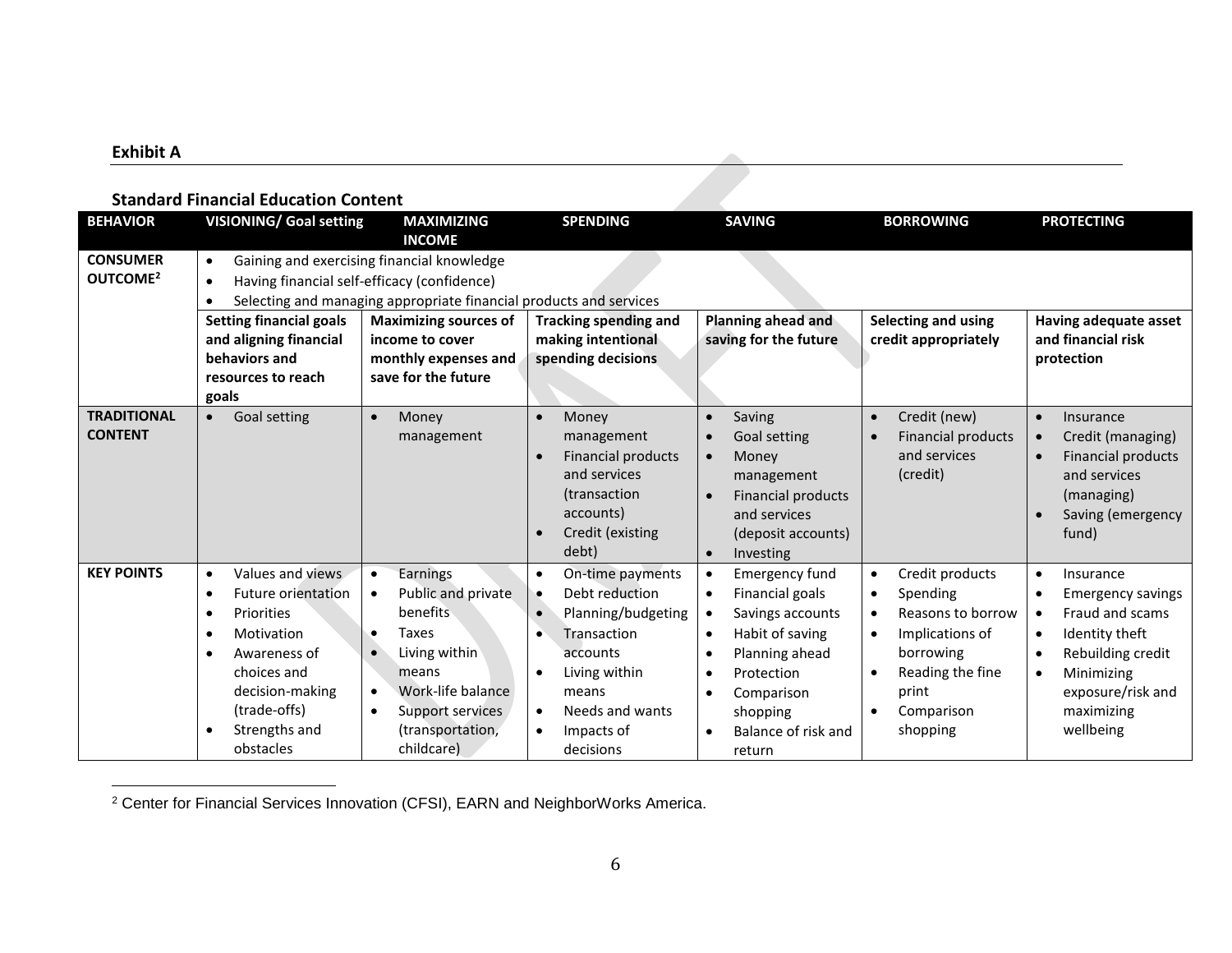| Self-Sufficiency<br>Standard<br>Job training<br>referrals<br><b>Investments</b> | Tracking<br>Assets and<br>investments<br>Comparison<br>shopping<br>Advertising<br>Greening | Balance of risk and<br>Reading the fine<br>$\bullet$<br>print<br>return<br>Living within<br>Managing assets<br>and investments<br>means<br>Qualifying for<br>credit |
|---------------------------------------------------------------------------------|--------------------------------------------------------------------------------------------|---------------------------------------------------------------------------------------------------------------------------------------------------------------------|
|                                                                                 |                                                                                            | Credit scores                                                                                                                                                       |